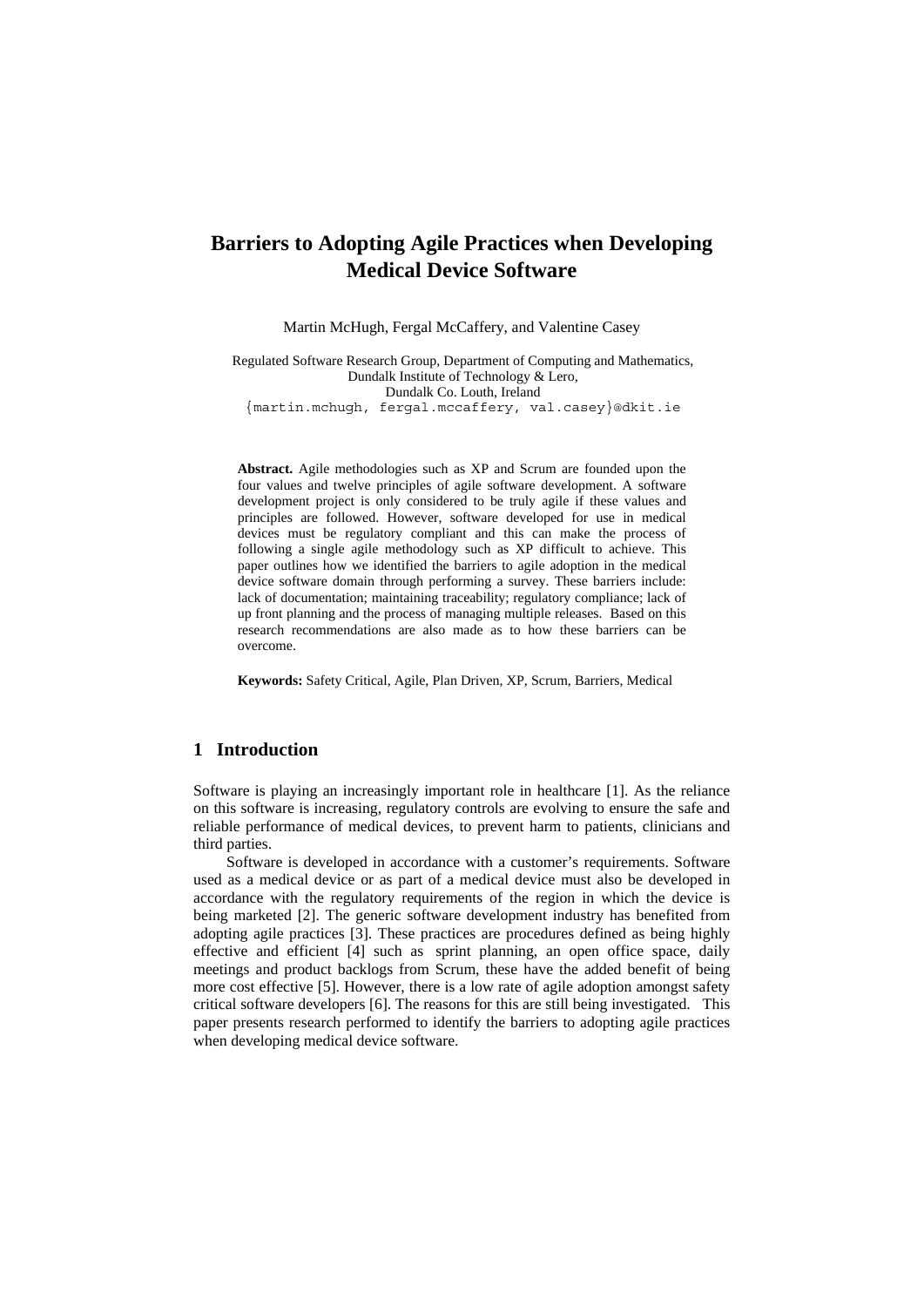As part of this research, a survey was conducted amongst medical device software development organisations in Ireland. This paper also provides recommendations as to how these barriers may be overcome.

The remainder of this paper is structured as follows; in section 2, we present the challenges faced by medical device software developers. In section 3, we outline the survey conducted and present the results. In section 4, we examine each of the barriers identified in section 3 and recommendations are presented as to how these barriers can be overcome. Finally, in section 5, we present our conclusions and outline how this work will contribute to future research.

# **2 Challenges to Developing Medical Device Software**

Software developed for use as a medical device or as part of a medical device in Europe must conform to the latest amendment to the Medical Device Directive (MDD) 2007/47/EC [7] and the guidance of the associated MED DEV [8] document. Software developed as a medical device or part of a medical device in the US must conform to the FDA 21 CFR Part 820 [9] Quality System Regulations and conformance is recommended to one or more of the following Food and Drug Administration (FDA) guidance documents:

- General Principles of Software Validation (GPSV) [10];
- Medical Device Data Systems Rule [11];
- Guidance for the Content of Premarket Submissions for Software Contained in Medical Devices [12];
- Draft Guidance for Industry and Food and Drug Administration Mobile Device Applications [13];
- Guidance for Industry, FDA Reviewers and Compliance on Off-The-Shelf Software use in Medical Devices [14].

Both the US and European regulations dictate what information a medical device software development organisation must produce in order to achieve regulatory conformance. However, these guidelines do not mandate the usage of a specific lifecycle to produce this necessary information. IEC 62304:2006 – Medical Device Software – Software life cycle processes [15] is harmonised with the MDD [16] and is approved for use by the FDA. IEC 62304 also does not mandate the usage of a specific lifecycle.

Research conducted at Cochlear [17] , Abbott Diagnostics [18], Medtronic [19] and a Danish Pharmaceutical Company [20] revealed that medical device software developers are actively seeking an alternative to traditional plan driven methodologies. These case studies revealed that following agile practices can resolve problems associated with plan driven software development.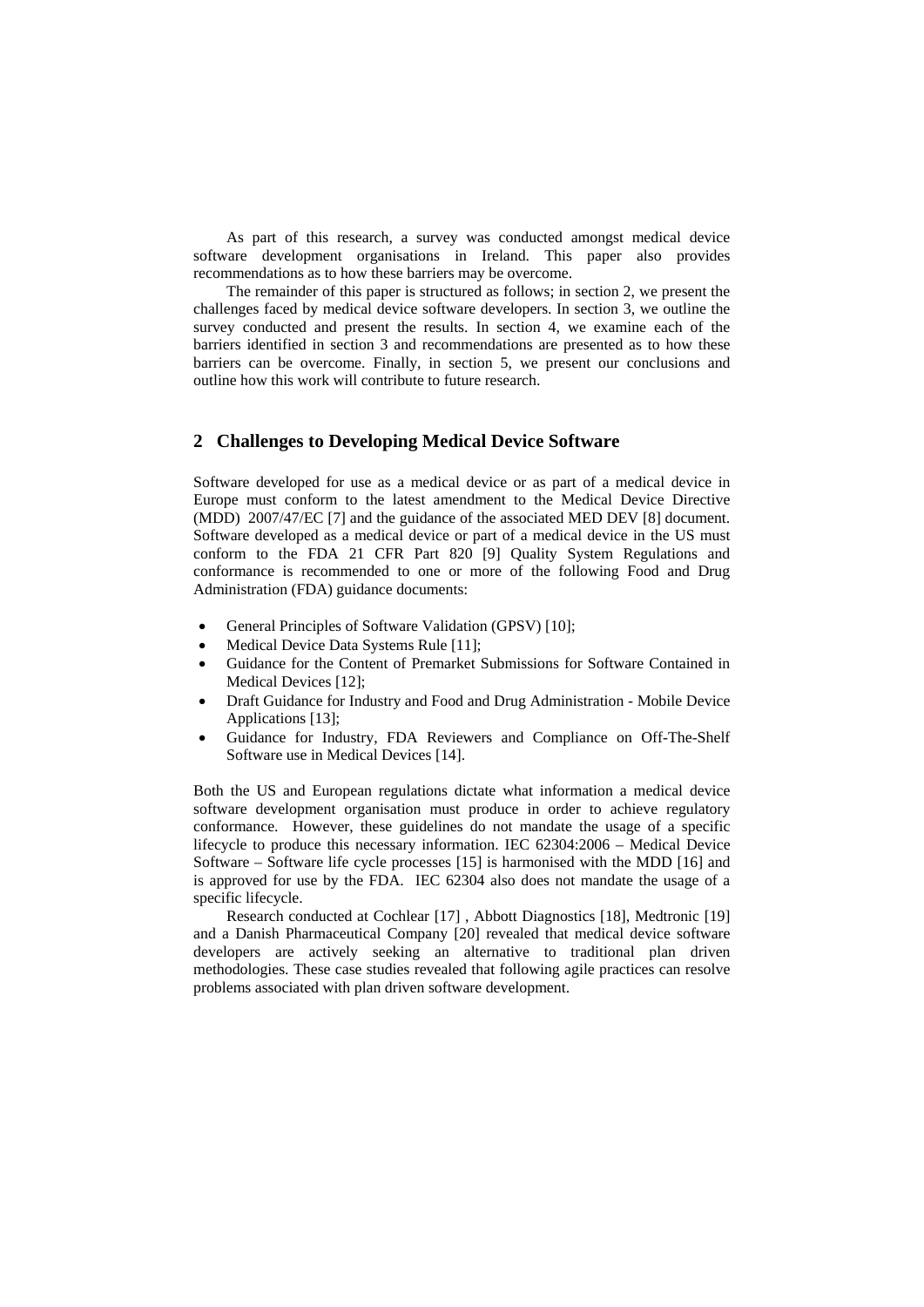## **3 Barriers to Agile Adoption**

As part of their on-going research the authors performed a survey of Irish medical device software development organisations. Twenty medical device software development organisations were surveyed with multiple responses being received from each organisation. The survey revealed that 100% of the respondents who are currently marketing medical device software are developing it for use in Europe. In addition, 79% of these are also developing medical device software for use in the US.

The survey identified that 50% of the organisations are developing software in accordance with the V-Model. An important finding was that another 25% of the organisations are developing medical device software in accordance with agile practices. The remaining 25% of organizations are developing software in accordance with other development lifecycles such as the Waterfall, and Iterative & Incremental approaches. Participants were asked as part of this survey, to identify the barriers to adopting agile practices when developing medical device software. The following issues were identified by participants as barriers:

- Lack of Documentation;
- Traceability Issues;
- Regulatory Compliance;
- Lack of Up-Front planning;
- Managing Multiple Releases.

# **4 Overcoming Identified Barriers**

Five barriers to agile adoption have been identified through the survey as outlined in section 3. Each of these barriers was examined and recommendations made as to how these barriers may be overcome.

#### **4.1 Lack of Documentation**

The Agile Manifesto [21] has four key values. One of these values is "*Working Software over Comprehensive Documentation*". This value would appear to be a direct contradiction of the regulatory requirements. The FDA regulations require a medical device software development organisation to fully document requirements prior to development [22]. However, Robert Martin, one of the authors of the Agile Manifesto states [21];

"*Produce no document unless it's immediate and significant*".

In terms of achieving regulatory compliance, documentation is significant and as such it would still be produced when following agile practices. Research conducted by Berard [23] examined the misconceptions regarding documentation and agile software development. Agile software developers deliver what is requested by the customer.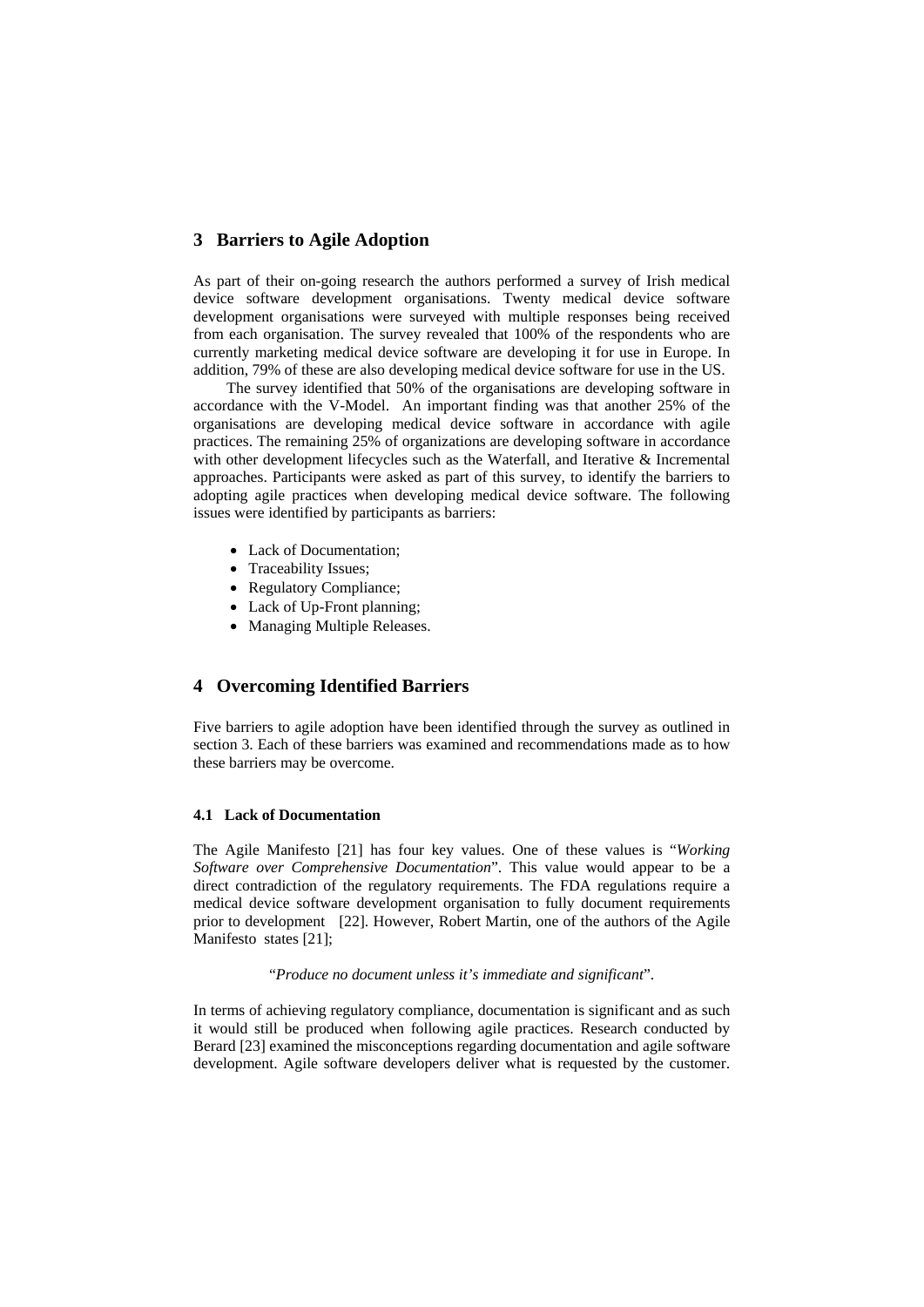Simply put if a customer/regulatory body requires documentation from an agile development team there are no barriers in place to prevent the team from producing this documentation whilst still following agile practices.

#### **4.2 Traceability Issues**

In order for medical device software development organisations to achieve regulatory approval they must provide evidence of traceability from the requirements specification to each stage of the development process. The FDA General Principles of Software Validation (GPSV) [10] document mandates that code must be linked to requirements and test cases. Using agile practices, requirements are not fixed before development begins and during development changes to requirements are welcomed. However, once the requirements specifications and changes to the requirements specifications are fully documented, traceability can still be maintained. The FDA General Principles of Software Validation state;

 "*Most software development models will be iterative. This is likely to result in several versions of both the software requirement specification and the software design specification. All approved versions should be archived and controlled in accordance with established configuration management procedures*"*.* 

This statement acts as evidence that regulatory bodies acknowledge that requirements can and do change and this is acceptable as long as configuration management procedures are adhered to. This results in requirements that can be used to perform traceability.

Lee et al, [24], present a tool known as "*Echo*" which can be used to capture requirements as part of an agile development project. This tool provides a mechanism to maintain traceability between the requirements and each stage of development whilst developing software in accordance with agile practices.

### **4.3 Regulatory Compliance**

Regulatory controls and development standards provide guidance in the development of a safe and reliable medical device. However, the MDD, the FDA and the IEC 62304 standard do not enforce the use of a specific software development lifecycle. IEC 62304 states;

> *"(The IEC 62304) standard does not require a particular software development life cycle model*"

As a caveat to the previous statement, IEC 62304 also states;

"*Whichever life cycle is chosen it is necessary to maintain the logical dependencies between process outputs*"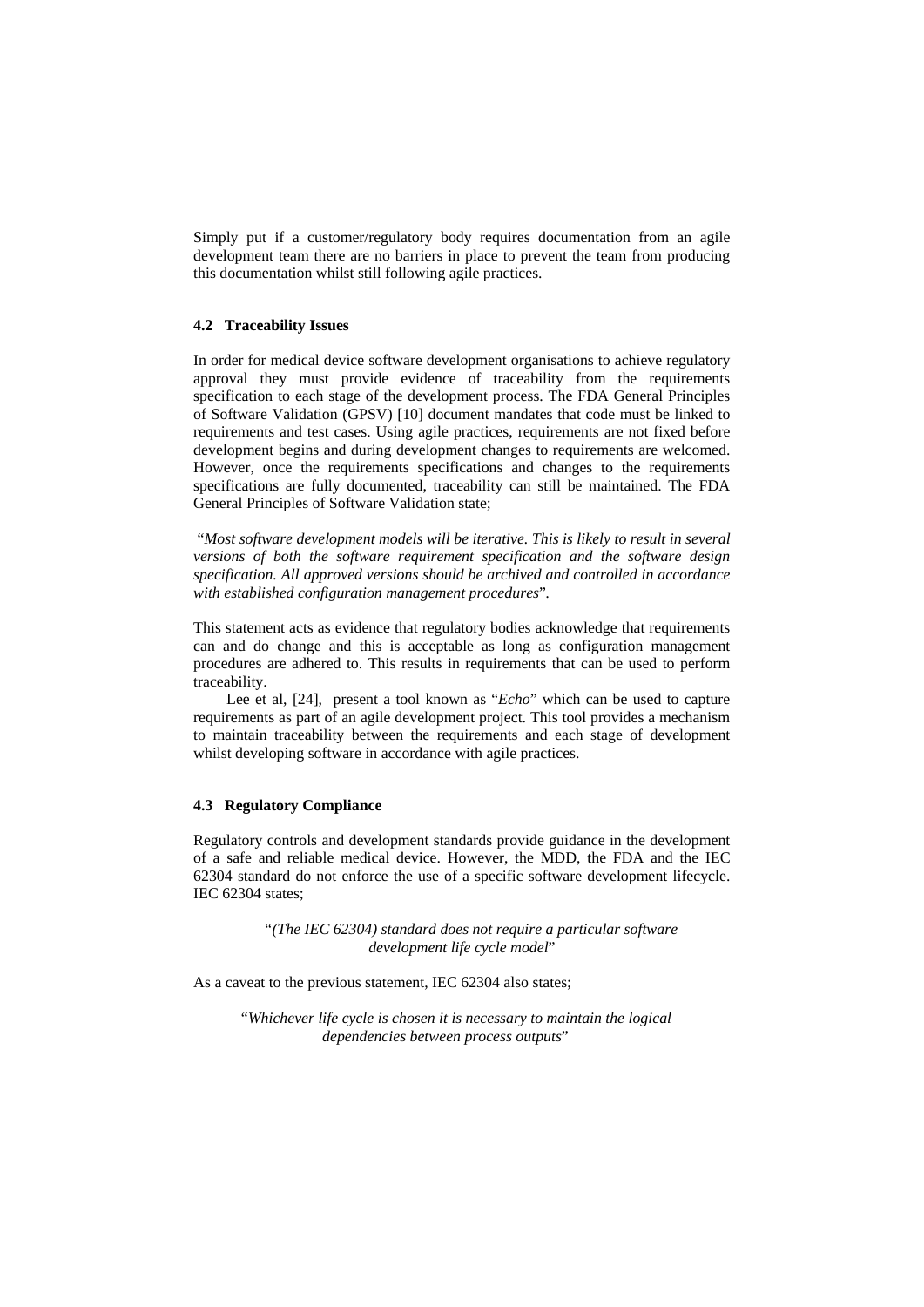### The FDA GPSV states;

### *"(the FDA) does not recommend the use of any specific software life cycle model. Software developers should establish a software life cycle model that is appropriate for their product and organization*"

The Association of the Advancement of Medical Instrumentation (AAMI), are currently in the process of mapping the principles of the Agile Manifesto to IEC 62304 [25]. As part of this research by the AAMI, each of the 12 agile principles is mapped to a specific stage of development in accordance with IEC 62304. The upcoming release of this document will provide evidence that agile practices can be followed without jeopardising the process of achieving regulatory approval.

#### **4.4 Lack of Up-Front Planning**

Plan driven software development lifecycles such as the V-Model place a large emphasis on up-front planning. This up-front planning can provide stability and a point of reference for a development project [2]. However, up-front planning can be difficult to perform following agile practices as requirements changes are welcomed and expected in an agile project [21]. Whilst this is the case, before a project begins agile practices use techniques such as user stories. These are a form of up-front planning [26] and can provide the necessary stability to allow a project to begin.

#### **4.5 Managing Multiple Releases**

Software projects developed in accordance with agile practices are divided into iterations. Agile teams attempt to have a potentially shippable system at the end of each iteration [27]. Due to the safety critical nature of medical device software, regulatory requirements prohibit medical device software developers from releasing unfinished software into a live patient environment without being fully tested [10].

However, whilst agile teams typically develop a shippable system during each iteration, this is not a requirement of agile practices. Agile teams can combine components developed during iterations and perform the necessary testing once a number of iterations have been completed. The process of managing multiple releases can be further improved through using third party software tools which are currently available such as "*Subversion*" [28].

### **5 Conclusions and Future Work**

Research into the usage of agile practices when developing medical device software is still at an early stage. There have been reported successes of utilising agile practices when developing medical device software however, these successes have been performed in isolation and are yet to be replicated.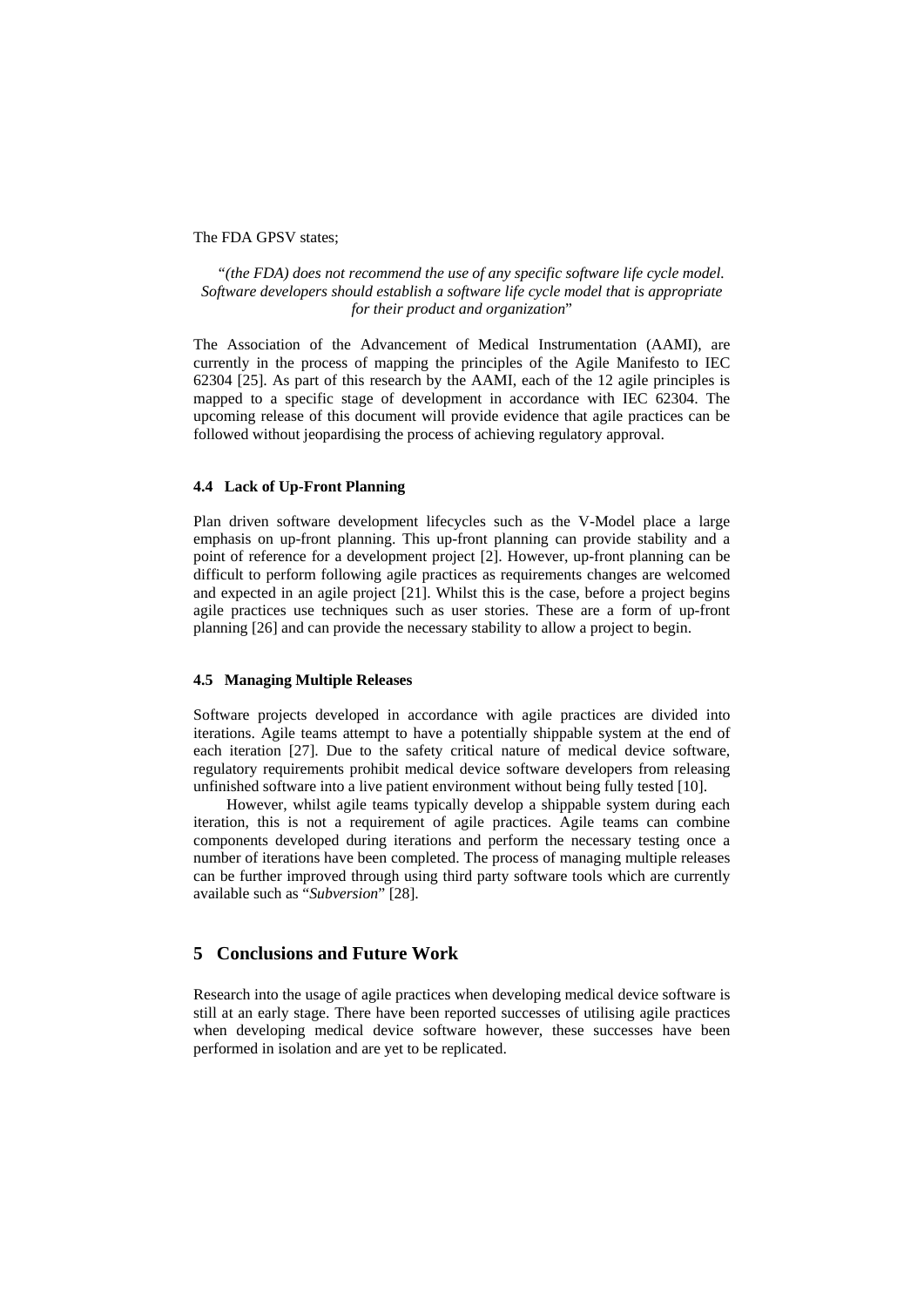As a result of the survey outlined in this paper, a number of barriers to agile adoption in the development of medical device software have been identified. Through examination of the relevant medical device regulatory requirements, international standards and guidance documents it may be concluded that none of the barriers identified are insurmountable. Each of the barriers were analysed in detail and information has been provided as to how these barriers can be addressed. The research outlined in this paper is part of a larger study and these results will be used to assist with further research into the use of agile practices for medical device software development.

Whilst this research identified the perceived barriers to adopting agile practices within medical device companies, further research will identify the critical success factors to using agile practices when developing medical device software. The research outlined in this paper will also contribute to the development of a software development lifecycle for medical device software that will integrate the stability of following a plan driven software development lifecycle with agile practices.

#### **Acknowledgements**

This research is supported by the Science Foundation Ireland (SFI) Stokes Lectureship Programme, grant number 07/SK/I1299, the SFI Principal Investigator Programme, grant number 08/IN.1/I2030 (the funding of this project was awarded by Science Foundation Ireland under a co-funding initiative by the Irish Government and European Regional Development Fund), and supported in part by Lero - the Irish Software Engineering Research Centre (http://www.lero.ie) grant 10/CE/I1855.

# **6 References**

- 1. Abraham, C., E. Nishiharas, and M. Akiyama, *Transforming healthcare with information technology in Japan: A review of policy, people, and progress.* International Journal of Medical Informatics 2011. **80**(2011): p. 157-170.
- 2. Ge, X., R.F. Paige, and J.A. McDermid, *An Iterative Approach for Development of Safety-Critical Software and Safety Arguments*, in *Agile 2010*. 2010, IEEE: Orlando, Florida. p. 35-43.
- 3. VersionOne, *State of Agile Survey The Stage of Agile Development*. 2010.
- 4. http://agilemindstorm.com/agile-glossary/ Accessed 20/02/2012
- 5. Turk, D. and R. France, *Assumptions Underlying Agile Software Development Processes* Journal of Database Management, 2004. **16**(4): p. 62-87.
- 6. Cawley, O., X. Wang, and I. Richardson, *Lean/Agile Software Development Methodologies in Regulated Environments – State of the Art*, in *Proceedings of Lean Enterprise Software and Systems, .* . 2010, Springer Helsinki, Finland. p. 31-36.
- 7. European Council, *Directive 2007/47/EC of the European Parliament and of the Council of 5 September 2007*. 2007.
- 8. European Commission, *Medical Devices Guidance Document Qualification and Classification of stand alone software MEDDEV 2.1/6*. 2012.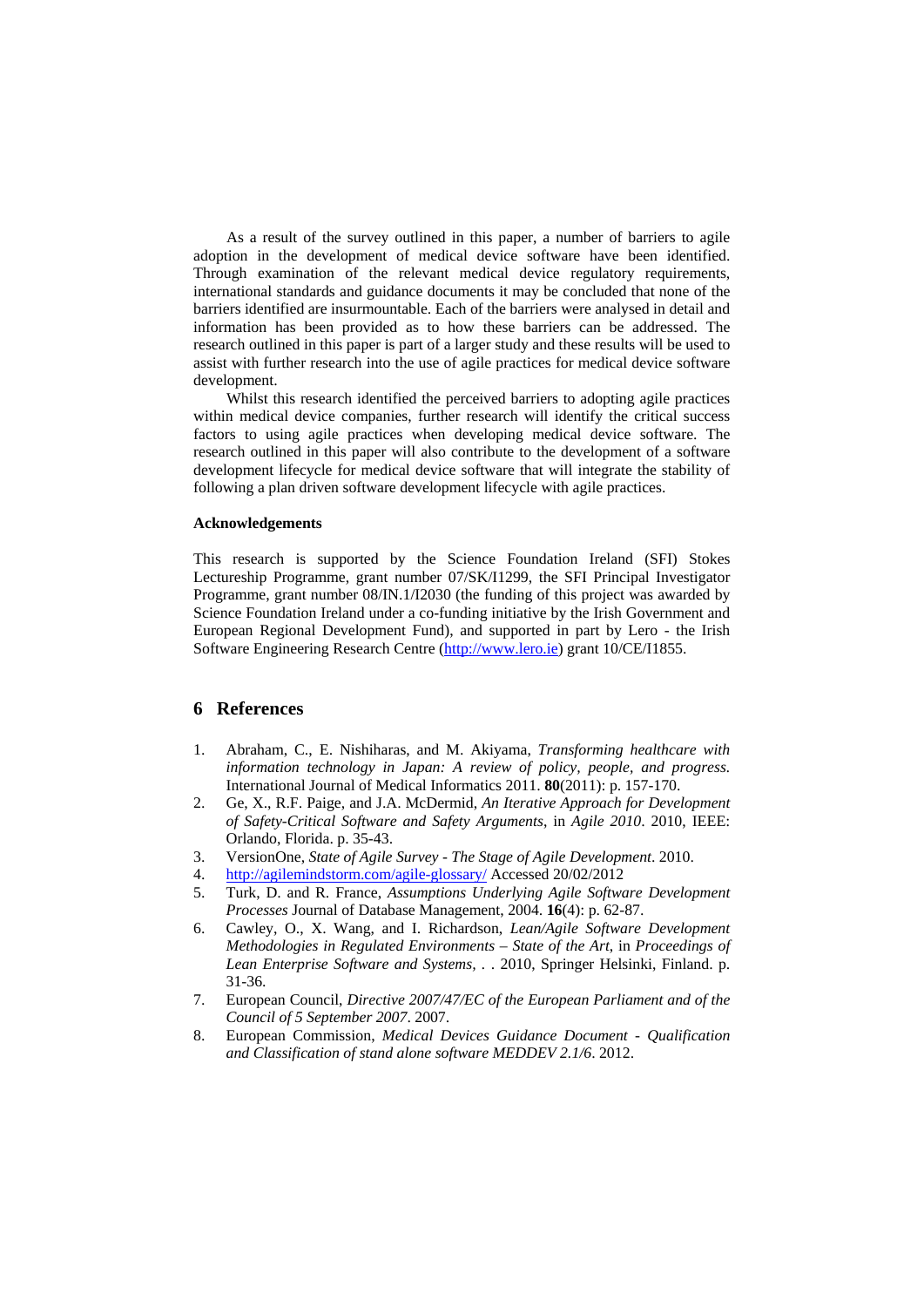- 9. FDA, *Title 21--Food and Drugs Chapter I --Food and Drug Administration Department of Health and Human Services subchapter h--Medical Devices part 820 Quality System Regulation*. 2007, *U.S. Department of Health and Human Services*.
- 10. FDA, *General Principles of Software Validation: Final Guidance for Industry and FDA Staff*. 2002, *Centre for Devices and Radiological Health*.
- 11. FDA, *Federal Register 73 (31), 8637 (15 February 2011)*. 2011.
- 12. FDA, *Guidance for the Content of Premarket Submissions for Software Contained in Medical Devices*. 2005, *U.S. Department of Health and Human Services*.
- 13. FDA, *Draft Guidance for Industry and Food and Drug Administration Mobile Device Applications*. 2011, *Centre for Devices and Radiological Health*.
- 14. FDA, *Guidance for Industry, FDA Reviewers and Compliance on Off-The-Shelf Software use in Medical Devices*. 1999, *U.S. Department of Health and Human Services*.
- 15. AAMI, *ANSI/AAMI/IEC 62304, Medical device Software Software life cycle processes*. 2006.
- 16. European Council, *Commission communication in the framework of the implementation of the Council Directive 93/42/EEC of 14 June 1993 concerning medical devices (Publication of titles and references of harmonised standards under the directive)*. 2010.
- 17. Rottier, P.A. and V. Rodrigues, *Agile Development in a Medical Device Company*, in *Proceedings of the 11th AGILE Conference. AGILE '08.* 2008, Springer: Girona, Spain.
- 18. Rasmussen, R., T. Hughes, J.R. Jenks, and J. Skach, *Adopting Agile in an FDA Regulated Environment*, in *Agile Conference, 2009. AGILE '09.* . 2009, Springer: Chicago, IL p. 151-155.
- 19. Spence, J.W., *There has to be a better way! [software development]*, in *Proceedings to Agile Conference, 2005.* . 2005, Springer: Denver. p. 272 - 278.
- 20. Heeager, L.T. and P.A. Nielsen, *Agile Software Development and its Compatibility with a Document-Driven Approach? A Case Study*, in *20th Australasian Conference on Information Systems Compatibility of Agile and Document-Driven Approaches*. 2009: Melbourne.
- 21. Martin, R.C., *Agile Software Development Principles, Patterns and Practices*. 2003: Prentice Hall.
- 22. Vogel, D., *Agile Methods:Most are not ready for prime time in medical device software design and development.* DesignFax Online, 2006(July 2006).
- 23. Berard, E.V., *Misconceptions of the Agile Zealots*, in *Software and System Process Improvement Network*. 2003.
- 24. Lee, C., L. Guadagno, and X. Jia, *An Agile Approach to Capturing Requirements and Traceability*, in *Proceedings of the 2nd International Workshop on Traceability in Emerging Forms of Software Engineering (TEFSE 2003)*. 2003: Canada.
- 25. AAMI, *Gudiance on the use of agile practices in the development of medical device software TIR-Master\_4-00*. 2011, Association for the Advancement of Medical Instrumentation.